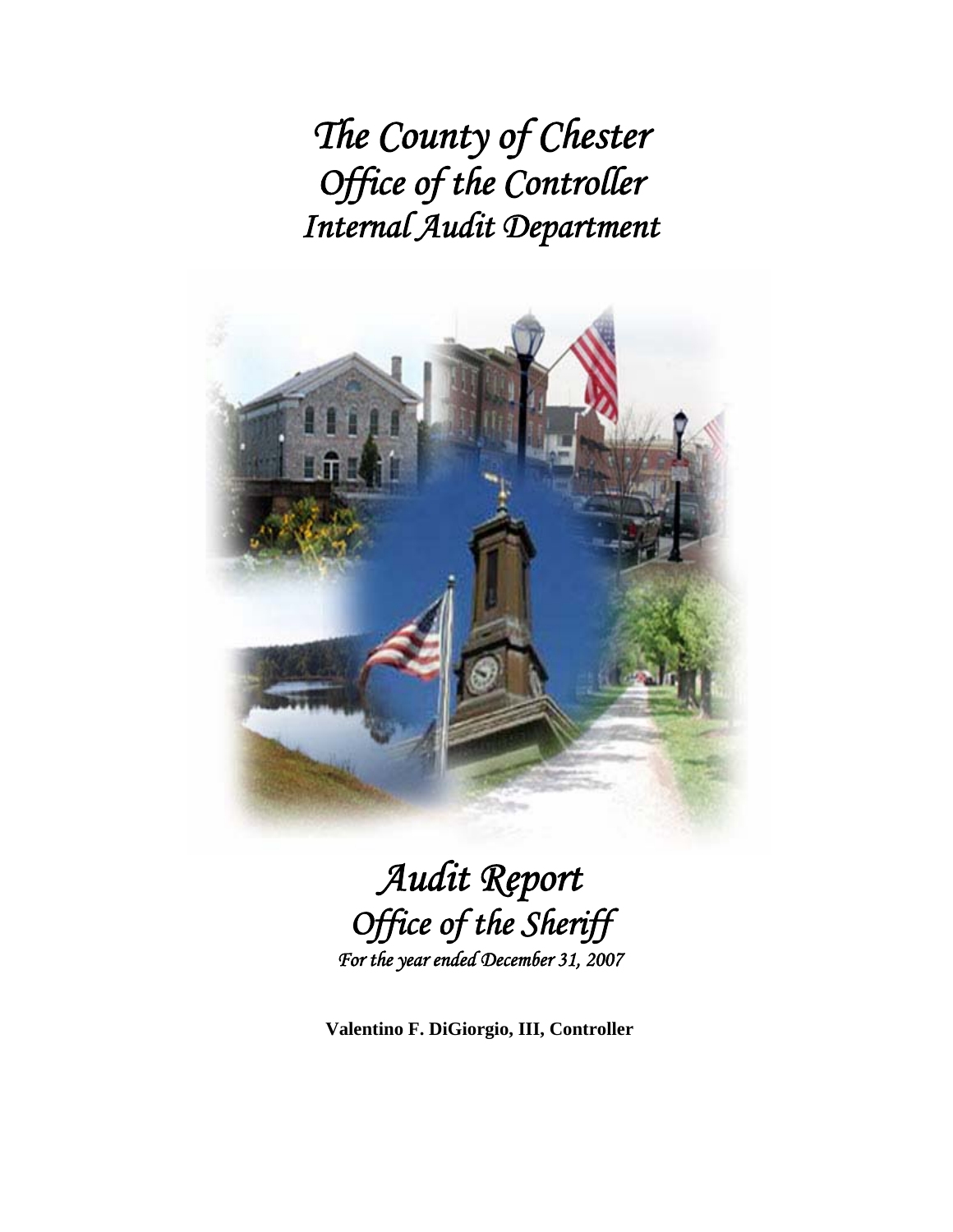# **AUDIT OF THE CHESTER COUNTY OFFICE OF THE SHERIFF**

**FOR THE YEAR ENDED DECEMBER 31, 2007** 

 **Carolyn B. Welsh, Sheriff 17 N. Church Street, Suite 126 West Chester, PA 19380**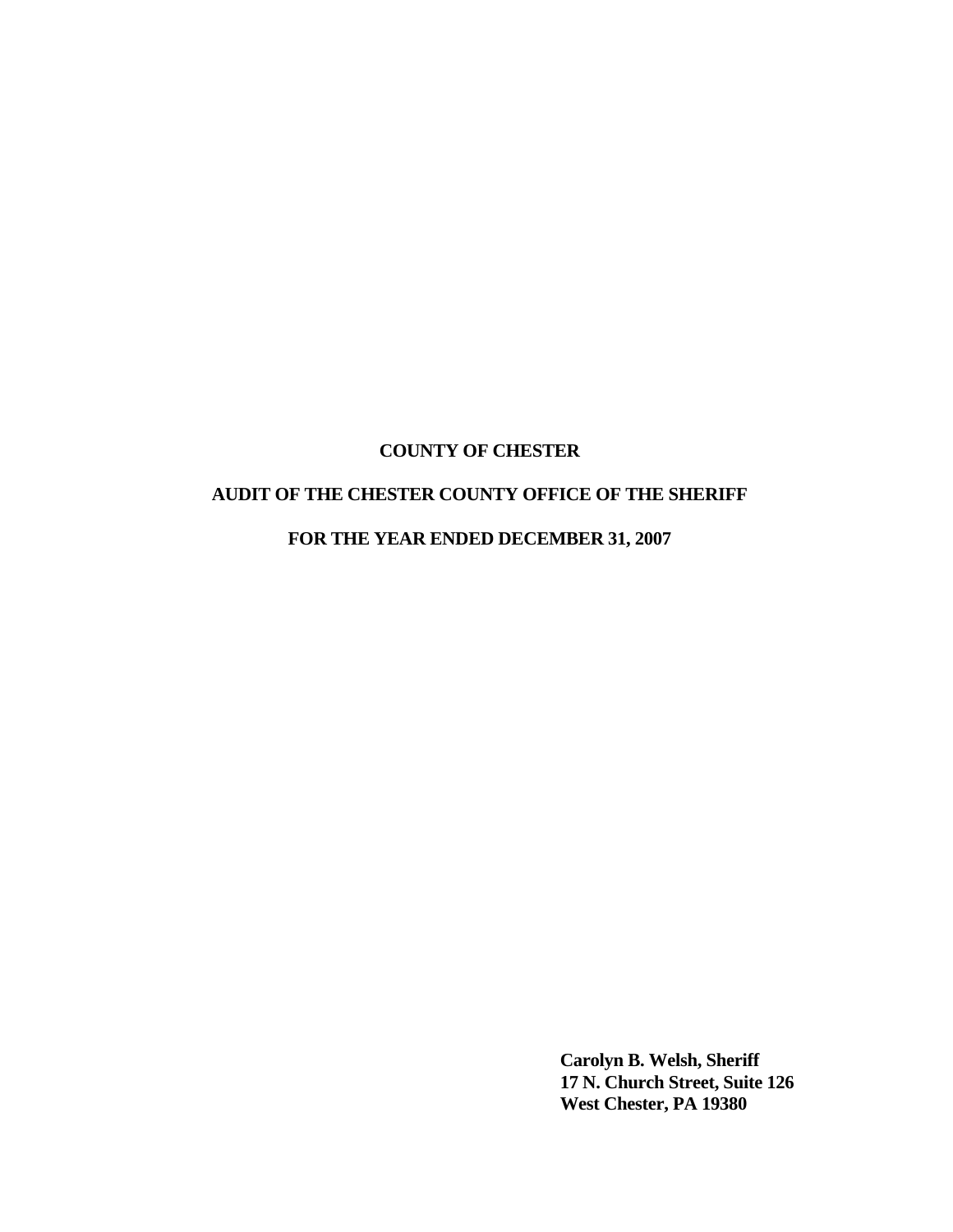# **AUDIT OF THE CHESTER COUNTY OFFICE OF THE SHERIFF**

# **TABLE OF CONTENTS**

| <b>FINANCIAL STATEMENTS:</b> |  |
|------------------------------|--|
|                              |  |
|                              |  |
|                              |  |

# AUDITOR'S REPORT ON COMPLIANCE AND ON INTERNAL CONTROLS OVER FINANCIAL REPORTING ....................................................6 SUMMARY OF EXIT CONFERENCE.................................................................................................8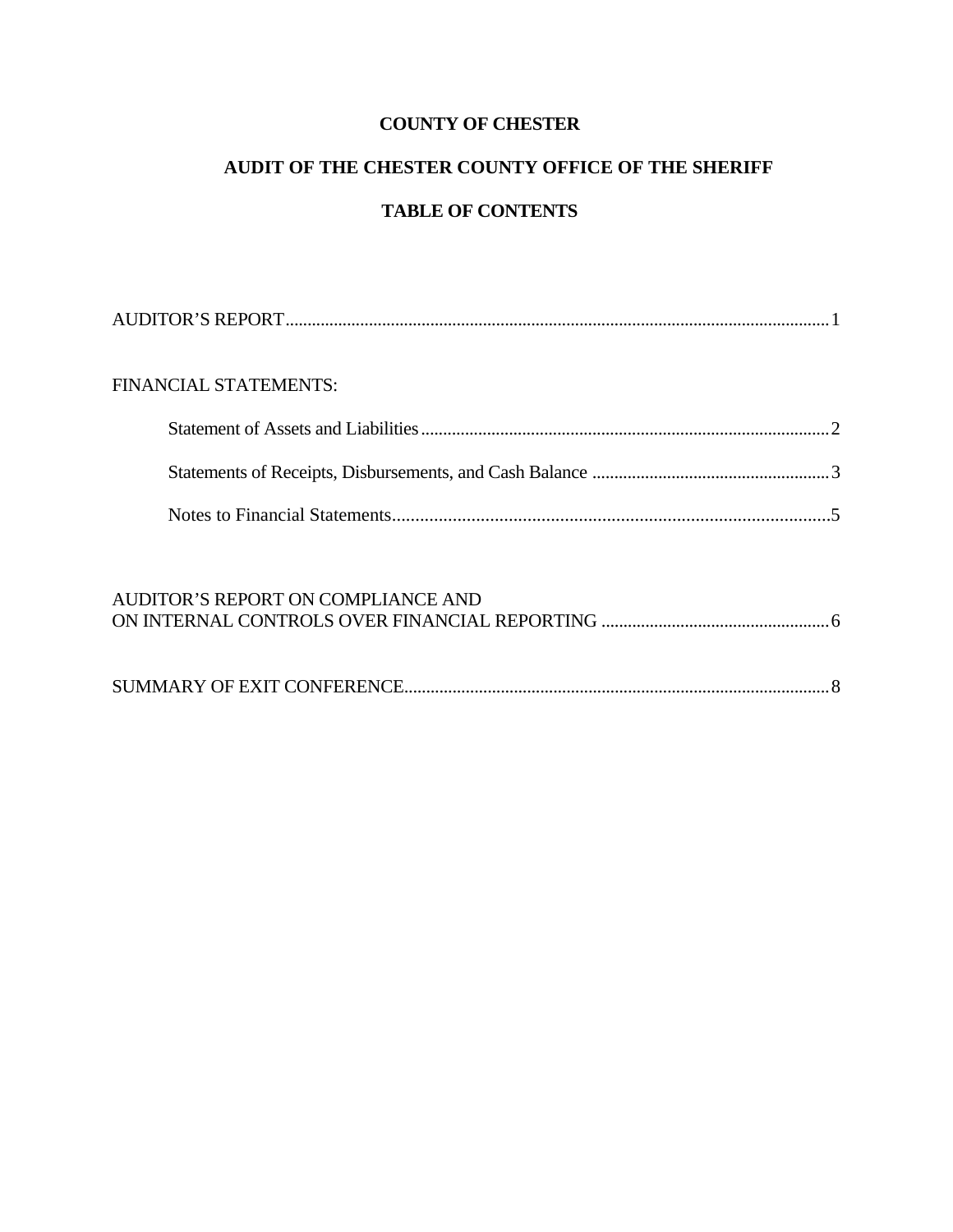

# **COUNTY OF CHESTER** OFFICE OF THE CONTROLLER

2 N. HIGH STREET, SUITE 540, P.O. BOX 2748, WEST CHESTER, PA 19380-0991 TELEPHONE: (610) 344-6155 FAX: (610) 344-6750

May 14, 2008

VALENTINO F. DIGIORGIO, III Controller

Sheriff of Chester County Chester County Courthouse West Chester, Pennsylvania

Internal Audit has audited the accounts of the *Office of the Sheriff* (*Sheriff*) as of December 31, 2007, and has compiled the attached Statement of Assets and Liabilities and the related Statements of Cash Receipts, Disbursements, and Cash Balances for the year then ended. It is Internal Audit's responsibility to audit annually the accounts of any office receiving money for use by the Commonwealth of Pennsylvania and to report the results of such audits to the Chester County Commissioners and the Chester County Court of Common Pleas. It is management's responsibility to maintain, update, and reconcile these accounts on a continuous basis.

Our audit was conducted in accordance with generally accepted auditing standards and the Government Auditing Standards issued by the Comptroller General of the United States. Those standards require that we plan and perform the audit in a manner that will provide *reasonable assurance* that the accounts are free of material misstatement and that amounts are properly supported and approved.

As described in Note 1, the accompanying financial statements are prepared on the cash basis of accounting, which is a comprehensive basis of accounting other than generally accepted accounting principles. Accordingly, the statements referred to above are not intended to present the financial position and results of operations of the *Sheriff* in conformity with generally accepted accounting principles

In our opinion, the accounts of the *Sheriff* are stated fairly as of December 31, 2007. Consequently, the corresponding financial statements prepared by Internal Audit present fairly, in all material respects, the assets and liabilities of the *Sheriff* as of December 31, 2007, and the cash receipts, disbursements, and cash balances for the year then ended.

In accordance with Government Auditing Standards, Internal Audit has also issued a report dated May 14, 2008, on our consideration of the *Sheriff's* internal control over financial reporting and on our tests of compliance with certain provisions of laws, regulations, policies and/or procedures. That report is an integral part of an audit performed in accordance with Government Auditing Standards and is to be read in conjunction with this report in considering the results of our audit.

Valent D. Livrio F

**Controller**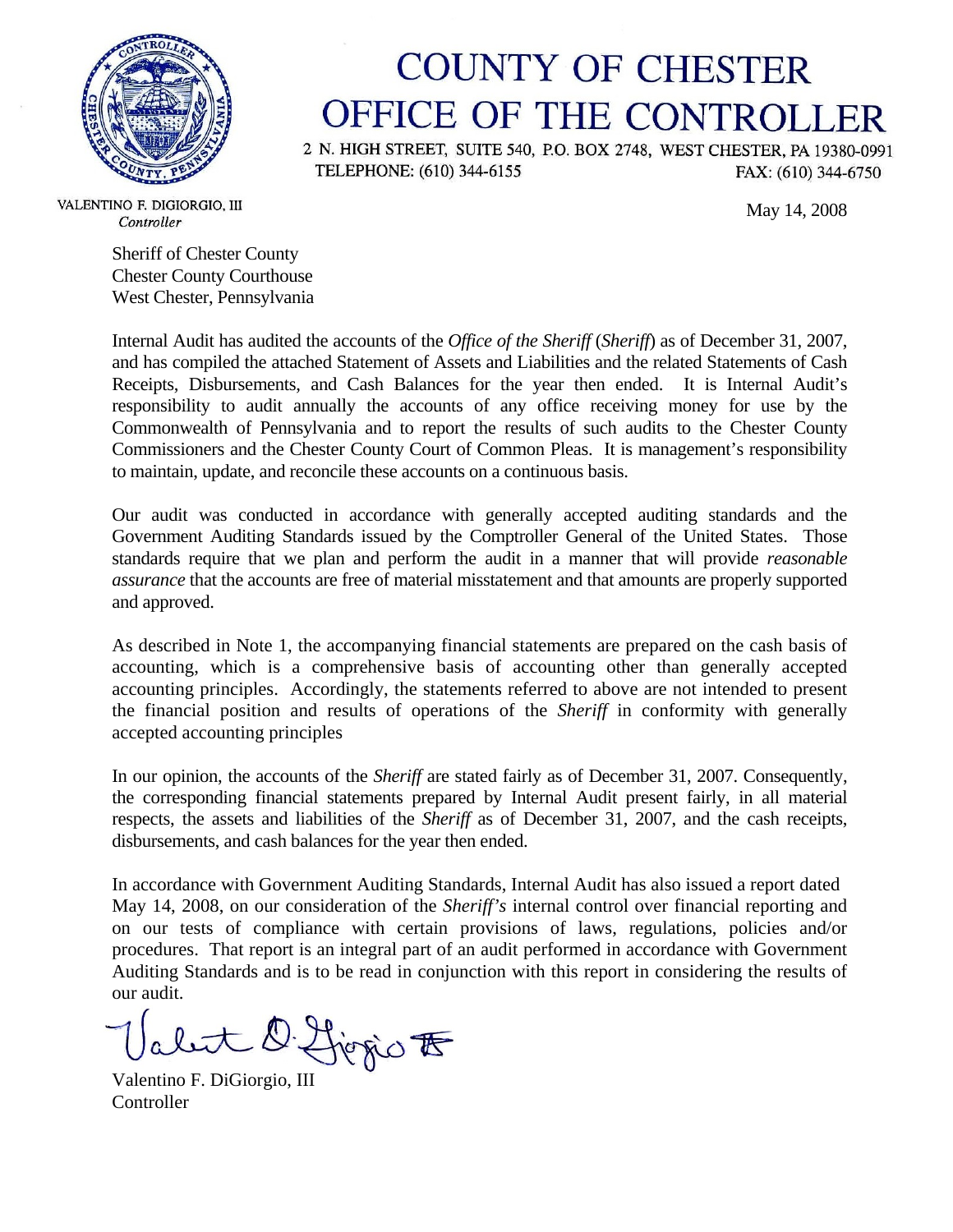# **OFFICE OF THE SHERIFF**

# **STATEMENT OF ASSETS AND LIABILITIES**

#### **DECEMBER 31, 2007**

# **Assets**

| Cash - Regular Account                                | \$1,703,973   |
|-------------------------------------------------------|---------------|
| Cash - Surcharge Account                              | 47,010        |
| Cash - Change Fund, Petty Cash, Imprest Fund          | 5,350         |
| <b>Accounts Receivable</b>                            | 20            |
| <b>Total Assets</b>                                   | \$1,756,353   |
| <b>Liabilities</b>                                    |               |
| <b>Undisbursed Funds:</b>                             |               |
| County - Fees                                         | \$<br>122,409 |
| Settlement                                            | 1,574,402     |
| <b>PA Firearms Act Fee</b>                            | 7,182         |
| <b>PA</b> Surcharge                                   | 47,010        |
| Due to County – Change Fund, Petty Cash, Imprest Fund | 5,350         |
| <b>Total Liabilities</b>                              | \$1,756,353   |

The accompanying notes are an integral part of these financial statements.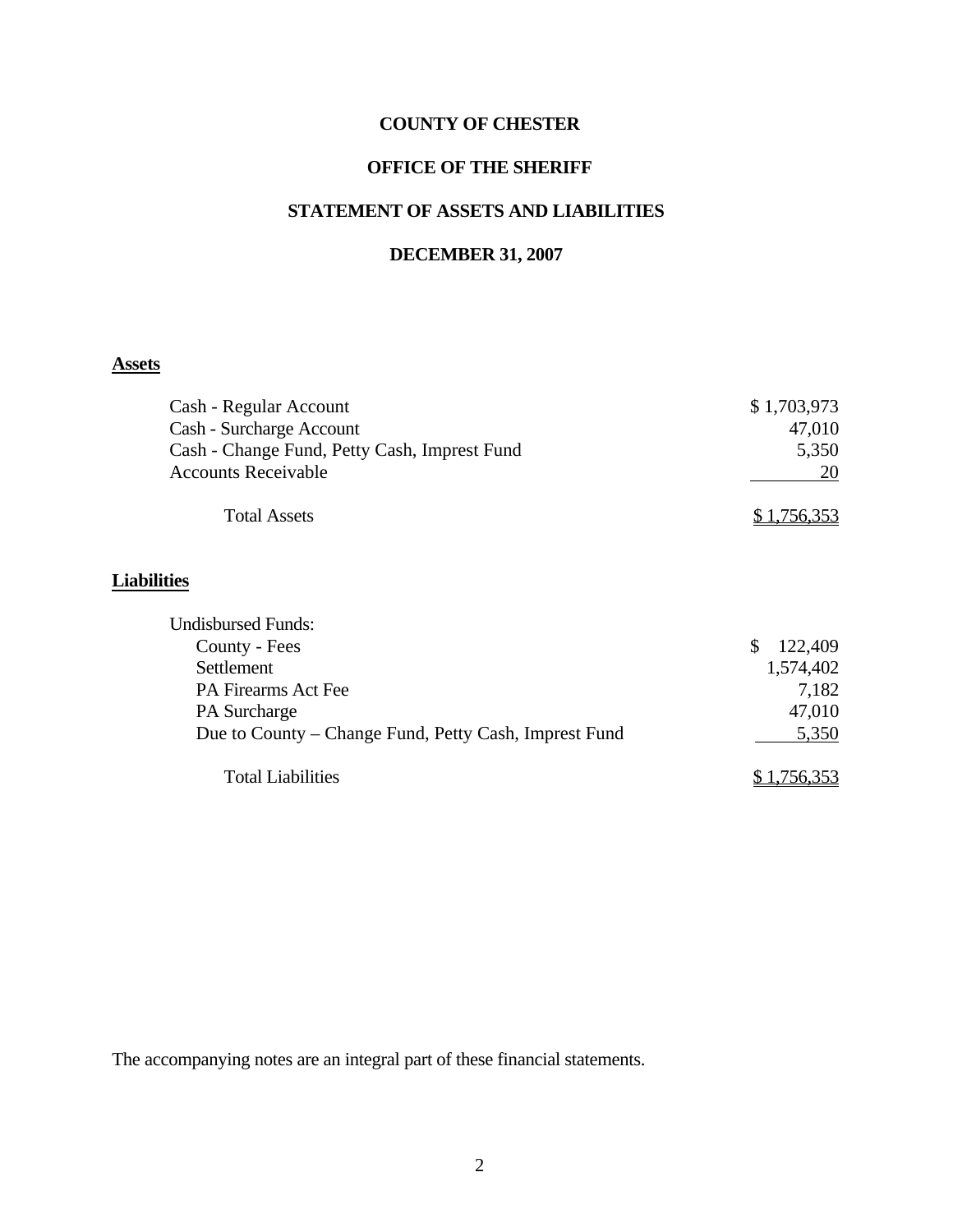#### **OFFICE OF THE SHERIFF**

## **STATEMENT OF CASH RECEIPTS, DISBURSEMENTS, AND CASH BALANCE-- REGULAR ACCOUNT**

# **FOR THE YEAR ENDED DECEMBER 31, 2007**

Cash Balance, January 1, 2007 \$ 3,062,141

| Receipts:                             |                 |              |             |
|---------------------------------------|-----------------|--------------|-------------|
| $Country - Fees$                      | \$<br>1,173,459 |              |             |
| County $-$ Other                      | 126,895         |              |             |
| <b>Recorder of Deeds</b>              | 340,835         |              |             |
| PA Firearms Act Fee                   | 22,266          |              |             |
| Prothonotary                          | 2,121           |              |             |
| Trade                                 | 660,831         |              |             |
| Settlement                            | 9,141,338       |              |             |
| Interest                              | 124,474         |              |             |
| <b>Total Receipts</b>                 |                 | \$11,592,219 |             |
| Disbursements:                        |                 |              |             |
| $Country - Fee$                       | \$<br>1,111,159 |              |             |
| County $-$ Other                      | 126,365         |              |             |
| <b>Recorder of Deeds</b>              | 340,835         |              |             |
| PA Firearms Act Fee                   | 20,490          |              |             |
| Prothonotary                          | 2,121           |              |             |
| Trade                                 | 661,311         |              |             |
| Settlement                            | 10,688,106      |              |             |
| <b>Total Disbursements</b>            |                 | \$12,950,387 |             |
| Excess of disbursements over receipts |                 |              | (1,358,168) |
| Cash Balance, December 31, 2007       |                 |              | 1,703,973   |

The accompanying notes are an integral part of these financial statements.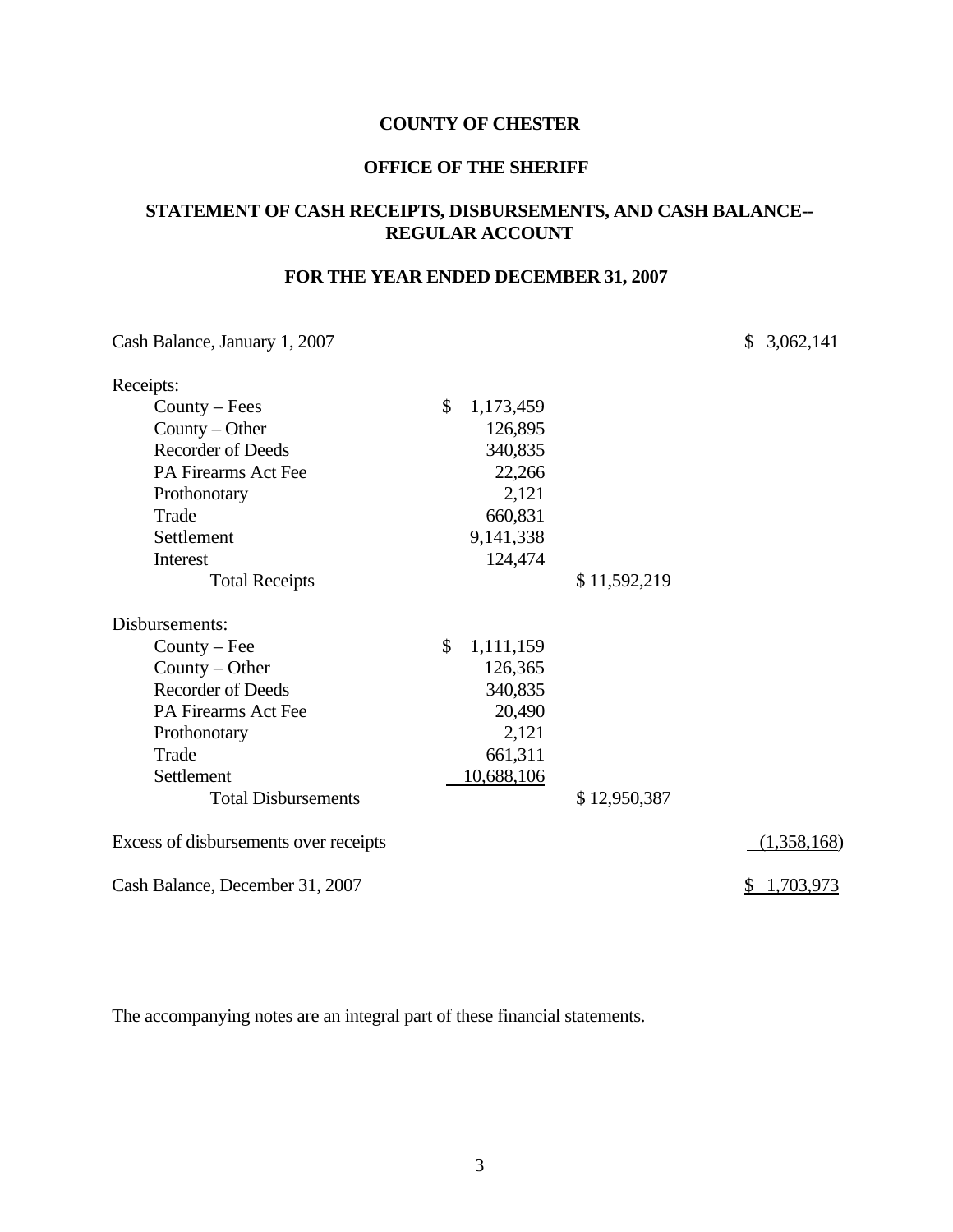#### **OFFICE OF THE SHERIFF**

# **STATEMENT OF CASH RECEIPTS, DISBURSEMENTS AND CASH BALANCE-- SURCHARGE ACCOUNT**

# **FOR THE YEAR ENDED DECEMBER 31, 2007**

| Cash Balance, January 1, 2007         |               |               | \$ | 38,180 |
|---------------------------------------|---------------|---------------|----|--------|
| Receipts:                             |               |               |    |        |
| <b>Fees Collected</b>                 | \$<br>139,170 |               |    |        |
| Interest                              | 263           |               |    |        |
| <b>Total Receipts</b>                 |               | \$<br>139,433 |    |        |
| Disbursements:                        |               |               |    |        |
| <b>State Surcharge</b>                | \$<br>130,340 |               |    |        |
| Interest                              | 263           |               |    |        |
| <b>Total Disbursements</b>            |               | \$<br>130,603 |    |        |
| Excess of receipts over disbursements |               |               |    | 8,830  |
|                                       |               |               |    |        |
| Cash Balance, December 31, 2007       |               |               | \$ | 47,010 |

The accompanying notes are an integral part of these financial statements.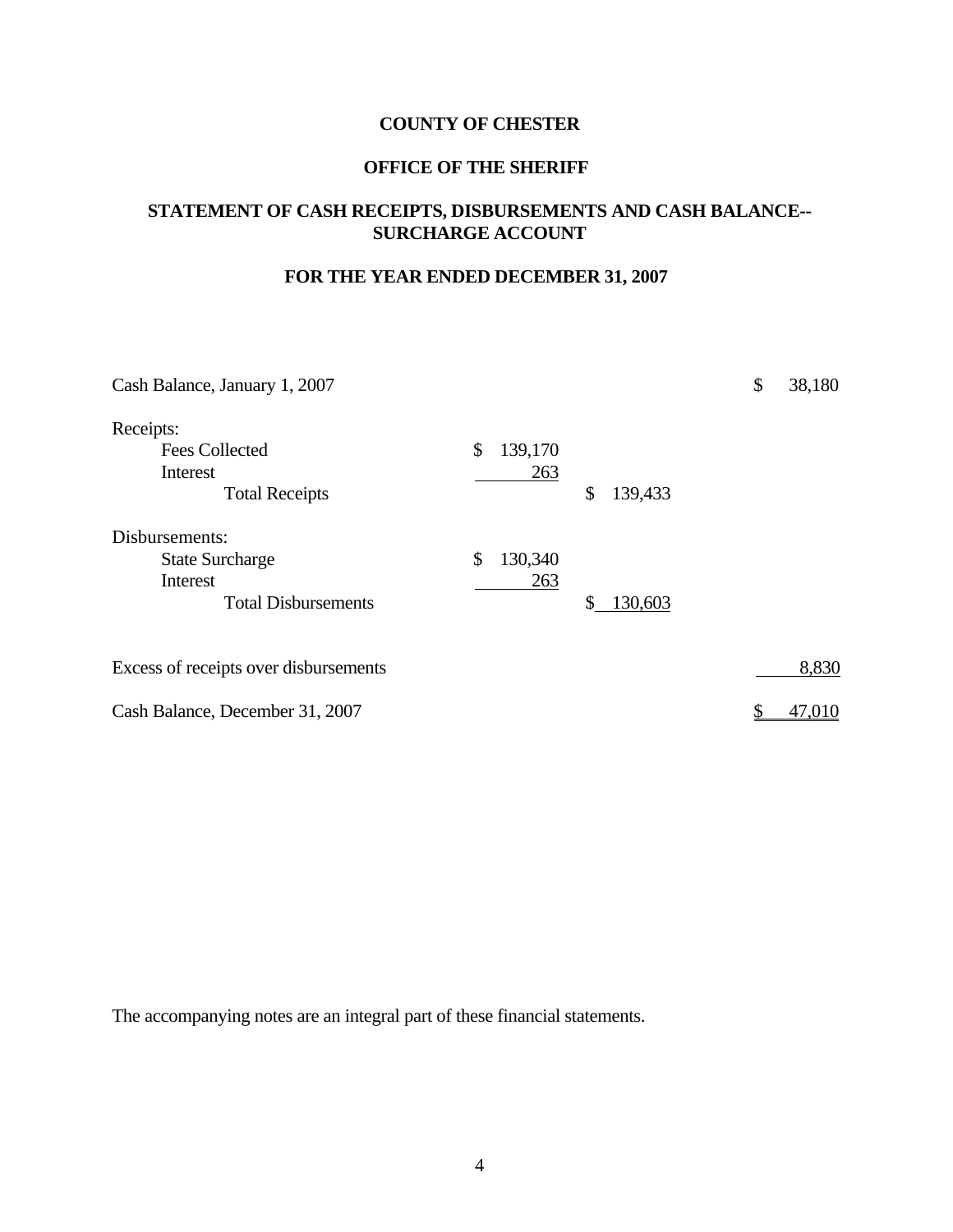## **OFFICE OF THE SHERIFF**

## **NOTES TO FINANCIAL STATEMENTS**

## **FOR THE YEAR ENDED DECEMBER 31, 2007**

# *Note 1 - Summary of Significant Accounting Policies*

#### **Background and Reporting Entity**

The *Sheriff* acts as a conduit for the Commonwealth of Pennsylvania, the County of Chester, related political subdivisions, and the citizens it serves. Consequently, the *Sheriff's* cash balance at any point in time represents undisbursed funds to one (or all) of these parties. For financial statement purposes, these undisbursed funds are included as a liability of the *Sheriff.*

The actual operating expenses of the *Sheriff* are paid by the County of Chester. These costs include the salary and wages of office employees, fringe benefits, postage, telephone, office supplies, computer/LAN use, and furniture and equipment. These costs are not included in the audited Statements of Cash Receipts, Disbursements, and Cash Balance.

#### **Basis of Accounting**

The books and records of the *Sheriff* are maintained on the cash basis of accounting. Consequently, receipts are recognized when received rather than when assessed or otherwise due, and disbursements are recognized when paid rather than when the obligation is incurred. Accordingly, the accompanying statements do not present the assets, liabilities, receipts, disbursements, and cash balances in accordance with generally accepted accounting principles.

#### *Note 2 – Legal Matters*

Our audit disclosed one new pending litigation involving the *Sheriff* and its Sheriff (Carolyn B. Welsh) for the year ended December 31, 2007.

#### *Note 3 – Uniform Firearms Act*

On May 9, 2006 provisions of Act 66, The Uniform Firearms Act went into effect. Section 6109(h) of the Act provide for the collection of an additional fee of \$5.00 to be remitted to the Firearms License to Carry Modernization Account and an additional fee of \$1.00 to be collected from each license applicant to be remitted to the Firearms License Validation System Account. Both accounts are special restricted receipt accounts within the General Fund of the State Treasury. The Pennsylvania Commission Crime and Delinquency and the Pennsylvania State Police are required to implement standards to make the license process more uniform within five (5) years. The moneys and income generated by the fees are to be awarded as grants to sheriffs to implement the system including grants to reimburse sheriffs for expenses incurred prior to the five (5) year period.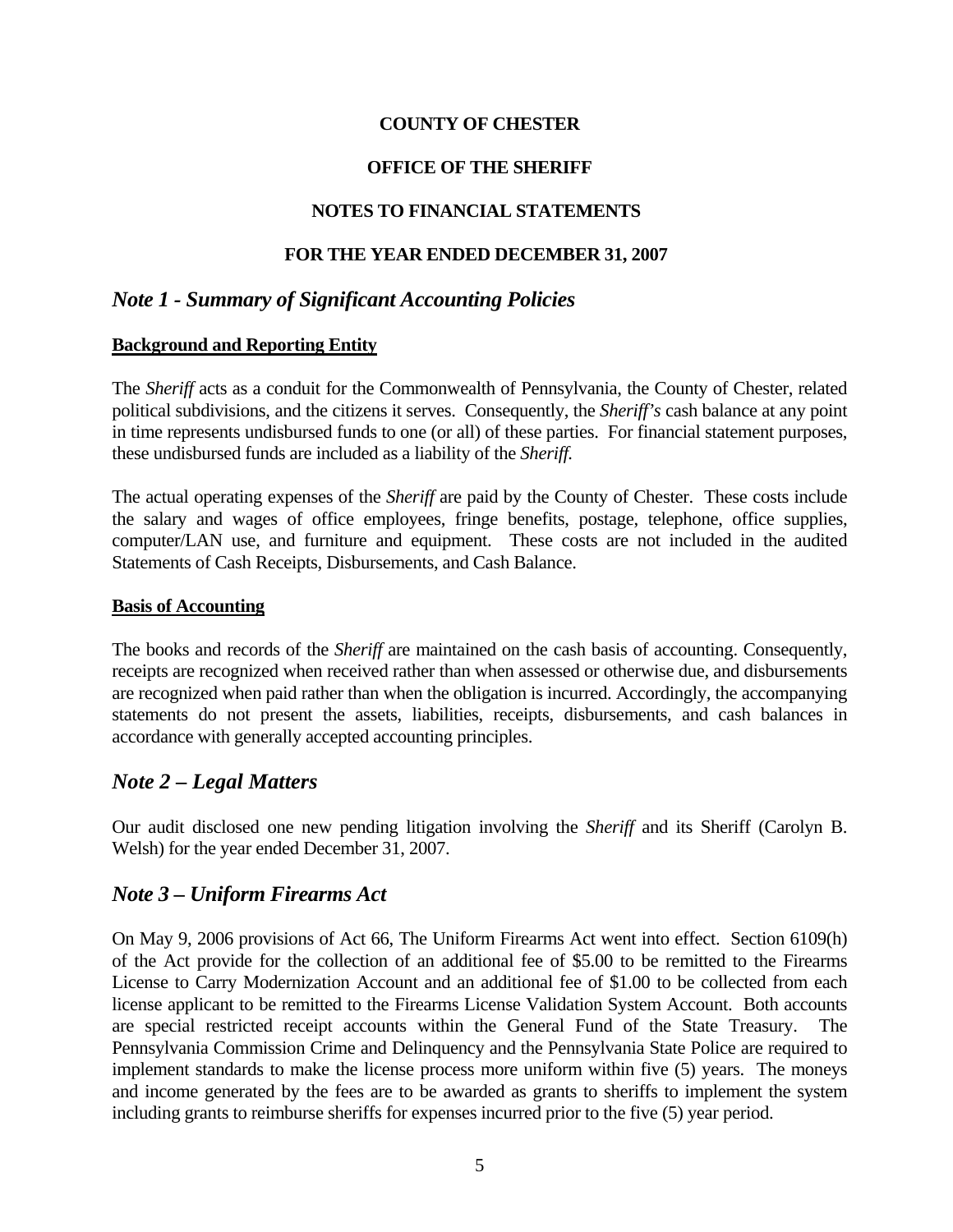

# **COUNTY OF CHESTER** OFFICE OF THE CONTROLLER

2 N. HIGH STREET, SUITE 540, P.O. BOX 2748, WEST CHESTER, PA 19380-0991 TELEPHONE: (610) 344-6155 FAX: (610) 344-6750

May 14, 2008

VALENTINO F. DIGIORGIO, III Controller

> Sheriff of Chester County Chester County Courthouse West Chester, Pennsylvania

# **Report on Compliance and on Internal Controls Over Financial Reporting**

In accordance with Government Auditing Standards, the scope of our audit included an examination and evaluation of the adequacy and effectiveness of the *Sheriff's* system of internal control and the *Sheriff's* quality of performance in carrying out its assigned responsibilities. The primary objectives of internal controls include the following:

- Compliance with policies, procedures, laws and regulations
- Accomplishment of goals
- Reliability and integrity of information
- Economical and efficient use of resources
- Safeguarding of assets

In addition, generally accepted auditing standards (GAAS) require that auditors obtain an understanding of the internal control process and assess control risk in financial statement audits. For a financial statement audit, internal control is defined as a process which is designed to provide reasonable assurance that objectives regarding the reliability of financial reporting, the effectiveness and efficiency of operations, and the compliance with applicable laws and regulations are achieved. The internal control process consists of five components. They are the *control environment*, *risk assessment*, *information and communication*, *monitoring*, and *control activities*.

The *control environment* sets the tone of the organization and is the foundation for all other components of internal control. The collective effect of various important factors defines the *control environment,* which in turn establishes, enhances, or mitigates the effectiveness of policies and procedures. These important factors include the entity's organizational structure and methods of assigning authority and responsibility.

The *risk assessment* is the entity's identification and analysis of relevant risks to the achievement of its objectives, and forms a basis for determining how the risks should be managed.

*Information and communication* are the identification, capture, and exchange of information in a form and time frame that enables people to carry out their responsibilities.

*Monitoring* is a process that assesses the quality of internal control performance over time.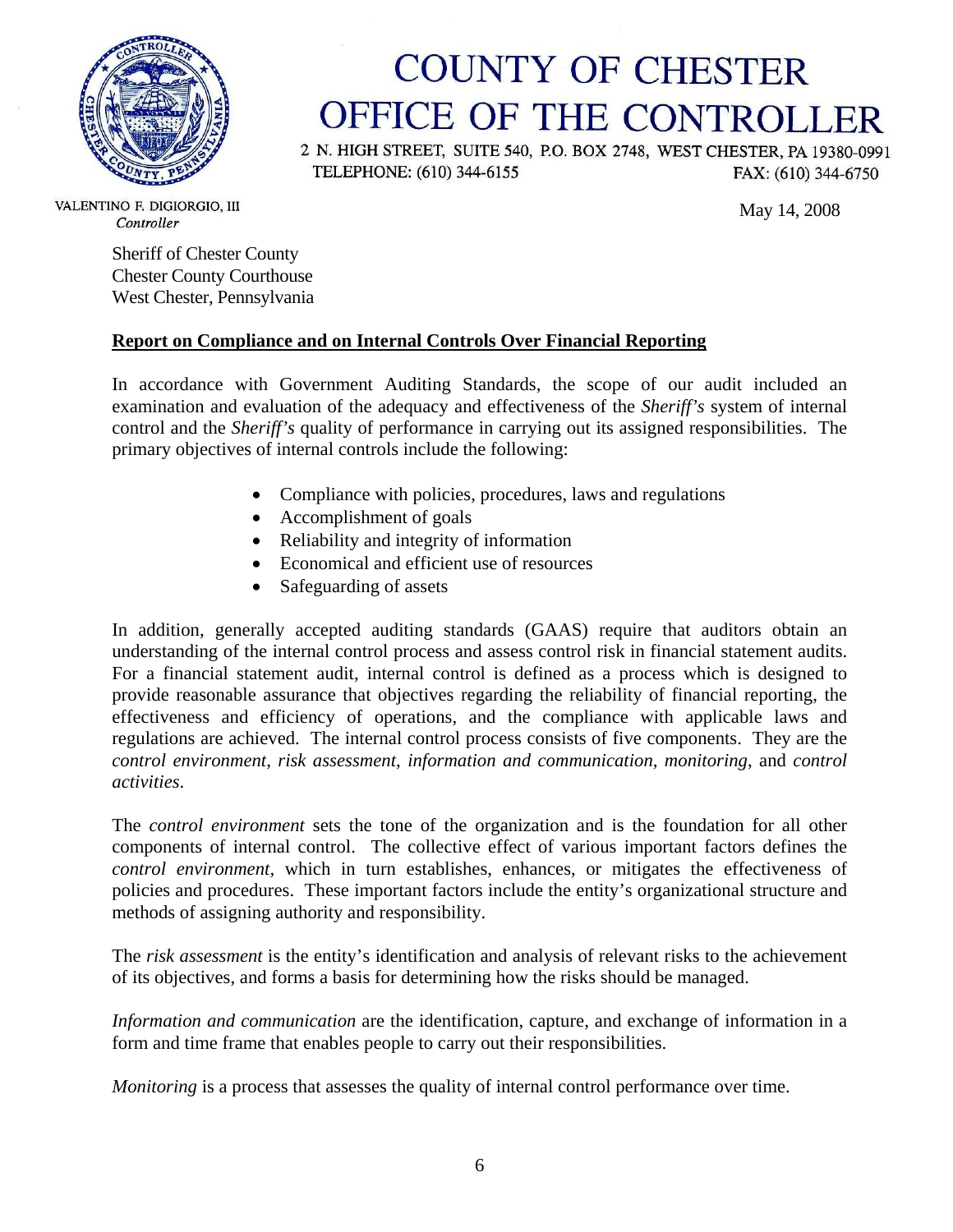#### **Report on Compliance and on Internal Controls Over Financial Reporting**

*Control activities* are the policies and procedures that help ensure management directives are carried out. These policies and procedures may be classified as:

- Authorization
- Segregation of duties
- Documentation
- Physical safeguards
- Independent checks and balances.

Our audit disclosed no significant deficiencies or material weaknesses that, in our opinion, pose a significant risk to the *Sheriff* or the County of Chester.

Findings of a lesser significance involving the areas of compliance and the internal control structure, specifically:

- Recordkeeping with respect to voided disbursements
- Reconciliation with respect to interest earned
- Compliance with policies / procedures with respect to voided disbursements and escheats

have been addressed under separate cover with the management of the *Sheriff* for its action and/or response. Copies of the Management Letter will be made available upon request.

This report is intended for the information of the Chester County Commissioners and the Chester County Court of Common Pleas. This report is, however, a matter of public record, and its distribution is not limited.

Valet D. Ljegio F

Valentino F. DiGiorgio, III **Controller**